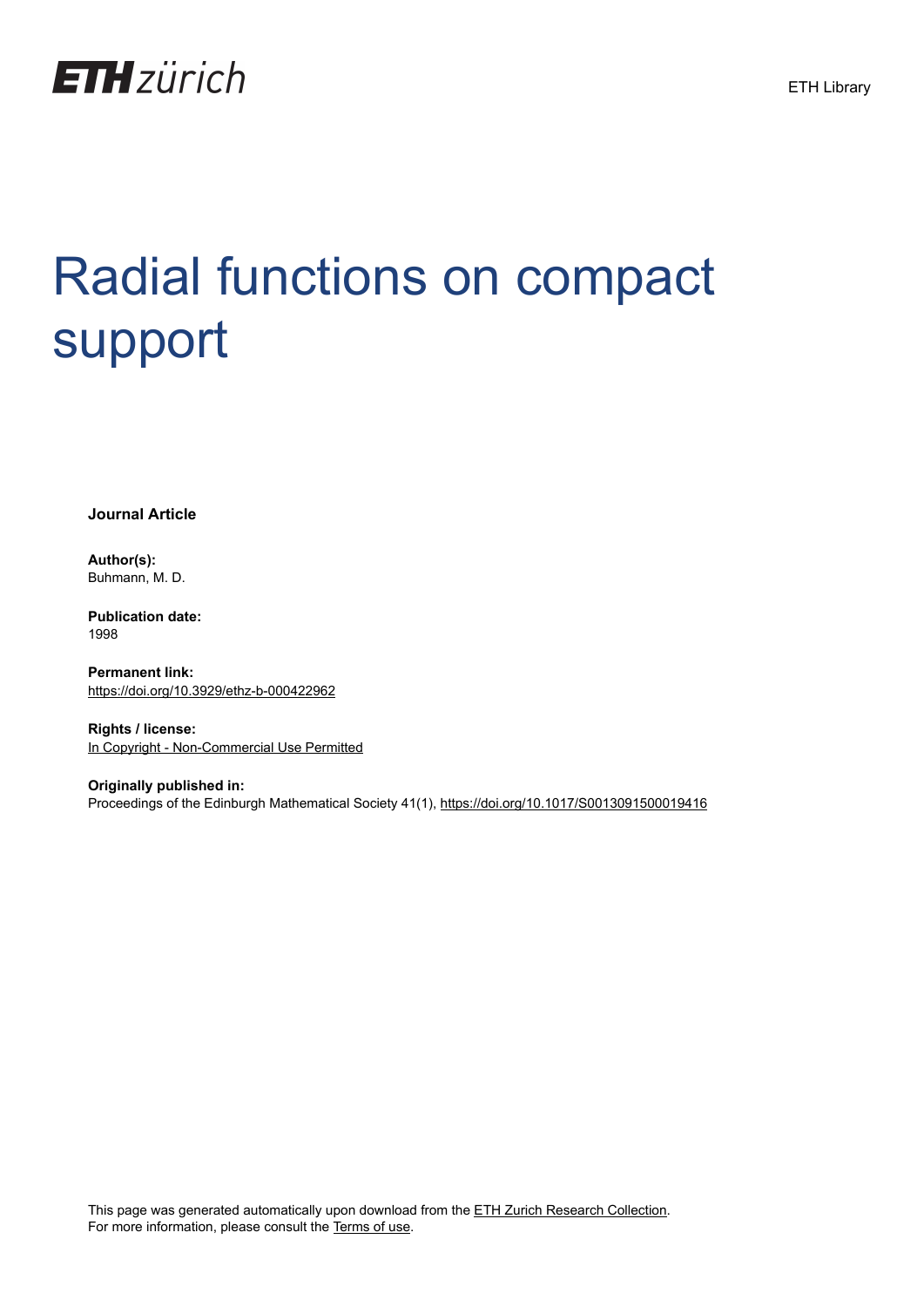*Proceedings of the Edinburgh Mathematical Society* **(1998) 41, 33-46 ©**

# RADIAL FUNCTIONS ON COMPACT SUPPORT

# *by* M. D. BUHMANN

(Received 22nd November 1995)

In this paper, radial basis functions that are *compactly supported* and give rise to positive definite interpolation matrices for scattered data are discussed. They are related to the well-known thin plate spline radial f

1991 *Mathematics subject classification:* 41A05, 41A25, 41A63, 42A82, 65D05, 65D07.

## 1. Introduction

The theme of this work is the construction of a new class of radial basis functions. Their special features are compact support and good approximation properties when they are used for interpolation (or other approximations). Radial basis functions and their applications have been comprehensively reviewed in several recent papers ([4,6,13], to name just three). Therefore we will not dwell much on explaining radial basis functions here. Be it sufficient to mention that radial basis function schemes are multivariate approximations from linear spaces generated by translates of the form  $\phi(\cdot - x_j) = \bar{\phi}(\|\cdot - x_j\|) : \mathbb{R}^n \to \mathbb{R}$ , where  $\bar{\phi} : \mathbb{R}_+ \to \mathbb{R}$  is the radial basis function,  $\|\cdot\|: \mathbb{R}^n \to \mathbb{R}_+$  is the Euclidean norm (the modulus function in one dimension) and  $x_j \in \mathbb{R}^n$  are prescribed points (called centres or sometimes knots) in the underlying space. The usual way to approximate by these functions is through interpolation at the centres, giving rise to the question of the invertibility of the interpolation matrix  $\{\phi(x_i - x_i)\}_{i,j}$  that we shall address, among other issues, in this article. We also call  $\phi$  by the name of radial basis function.

In this paper, we will study approximation spaces generated by a novel type of *compactly supported* radial basis functions  $\phi$ , in contrast to most of the work reviewed, for instance, in [4], where globally supported functions are taken. The advantage of compact support for radial function methods, as studied in the related papers with different approaches [14] and [19], is, on one hand, that the linear systems resulting from interpolation from these spaces are easy to solve, and, on the other hand, that the resulting interpolants can be evaluated very fast. Frequent evaluation is, indeed, often desired in applications. An example for this is the visual rendering of two-dimensional functions. The various well-known globally supported radial functions, such as thin plate splines and multiquadrics, have many good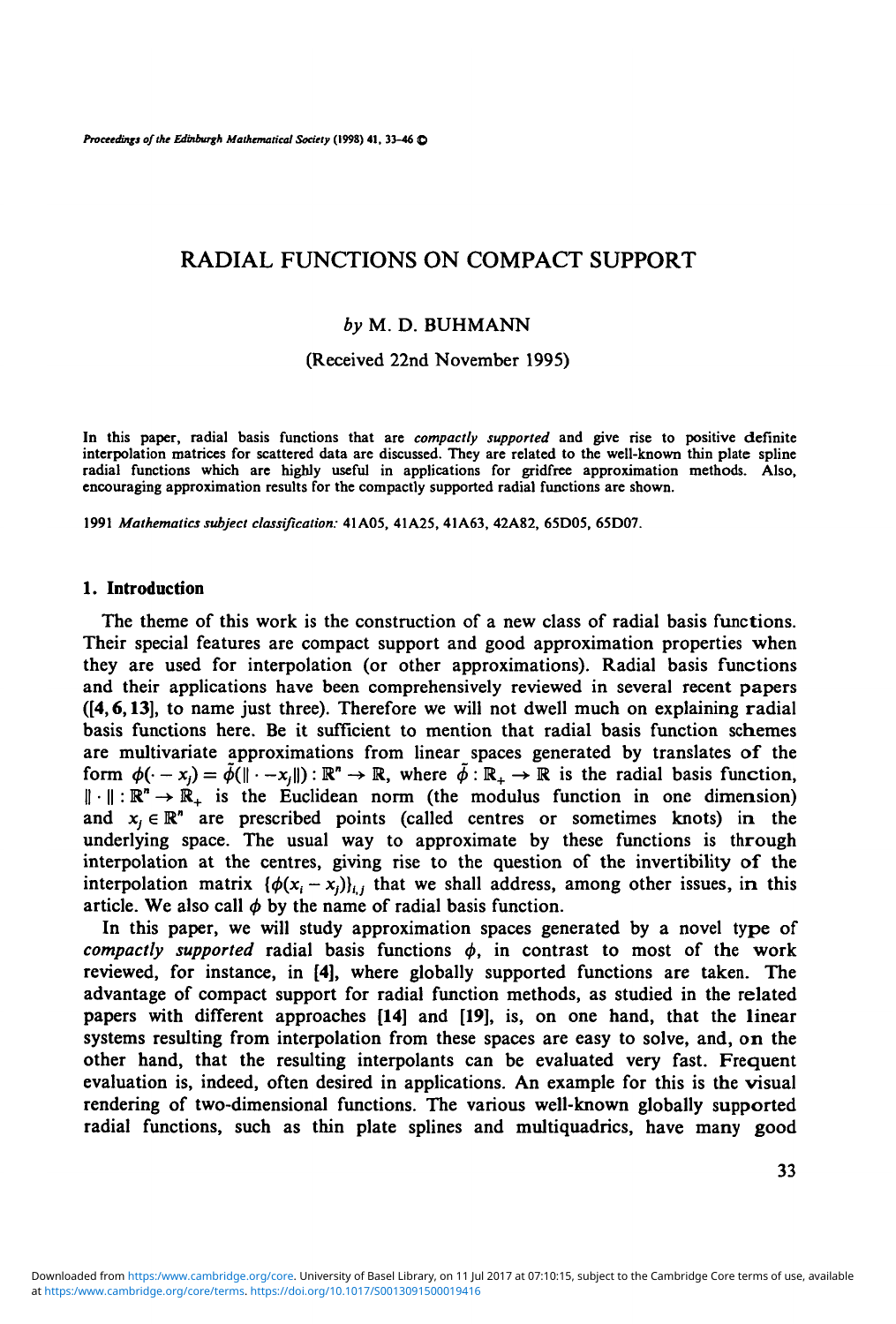(especially approximation-) properties, but they need much extra attention for solving the linear systems of interpolation efficiently, because the interpolation matrices are full and can be badly conditioned.

Further, radial basis functions with compact support are especially interesting in the context of solving partial differential equations, for example with boundary element methods, because they can be integrated easily by numerical quadrature since the integrals involved are finite. On the other hand, several of the globally supported radial functions are fundamental solutions of elliptic operators. As such they can even be integrated *analytically*. For example, the thin plate spline function  $\tilde{\phi}(r) = r^2 \log r$  has in two dimensions the property

$$
16r^2\log r = \Delta(r^4\log r - \frac{1}{2}r^4).
$$

Here,  $r = ||x||$  and  $\Delta$  is the Laplace operator. Our new functions unite these advantages because they are in many cases piecewise fundamental solution functions with finite support. Therefore they are useful for creating the trial spaces for such numerical methods for differential equations. A further reason for this interest from the differential equation point of view is the possibility to perform *gridfree* approximations for finite elements with radial basis functions (Schwab, private communication). The assumption of gridded centres just for the convergence analysis in this paper is no contradiction to this statement, since its precise purpose is the identification of the general approximational efficacy of the radial function spaces.

To comment further on the work of the two papers mentioned before, Wu [19] shows how to find compactly supported radial basis functions  $\phi$  which are positive definite on ambient spaces of fixed dimension (degree and admitted dimension are interrelated). Viewed as functions  $\tilde{\phi}$ , they are piecewise polynomial functions which have nonnegative, nontrivial Fourier transform, when transformed as functions  $\phi$  in  $\mathbb{R}^n$ . This means, by a famous theorem of Bochner, that the interpolation matrices for interpolation at the centres are positive definite if the centres are distinct and lie in  $\mathbb{R}^n$ . Therefore they are called positive definite functions. For his purpose, Wu makes essential use of nonnegativity of the Fourier transform of  $\phi$ , if  $\tilde{\phi}$  is taken from a set of certain multiply monotone functions, see also [11,3]. Specifically, he creates positive definite radial functions  $\phi$  in one dimension first, and then uses a certain differentiation operator, applied to  $\tilde{\phi}$ , to lift these univariate functions that give rise to positive definite interpolation matrices to higher dimensions (and lower smoothness). This shows how degree, smoothness and dimension are related. It is a fundamental new contribution in that article to identify differentiation as the link between positive definite radial functions in spaces whose dimensions differ. In [14] radially symmetric functions with positive Fourier transform are obtained by convolving characteristic functions of balls with themselves or by using tensor product splines and radializing the result, mainly in two and three dimensions (the former are called "Euclid's hats"). Finally, Wendland **[17]** finds functions that are closely related to Wu's radial basis functions but proves that these have minimal polynomial degree, given the support size and the smoothness.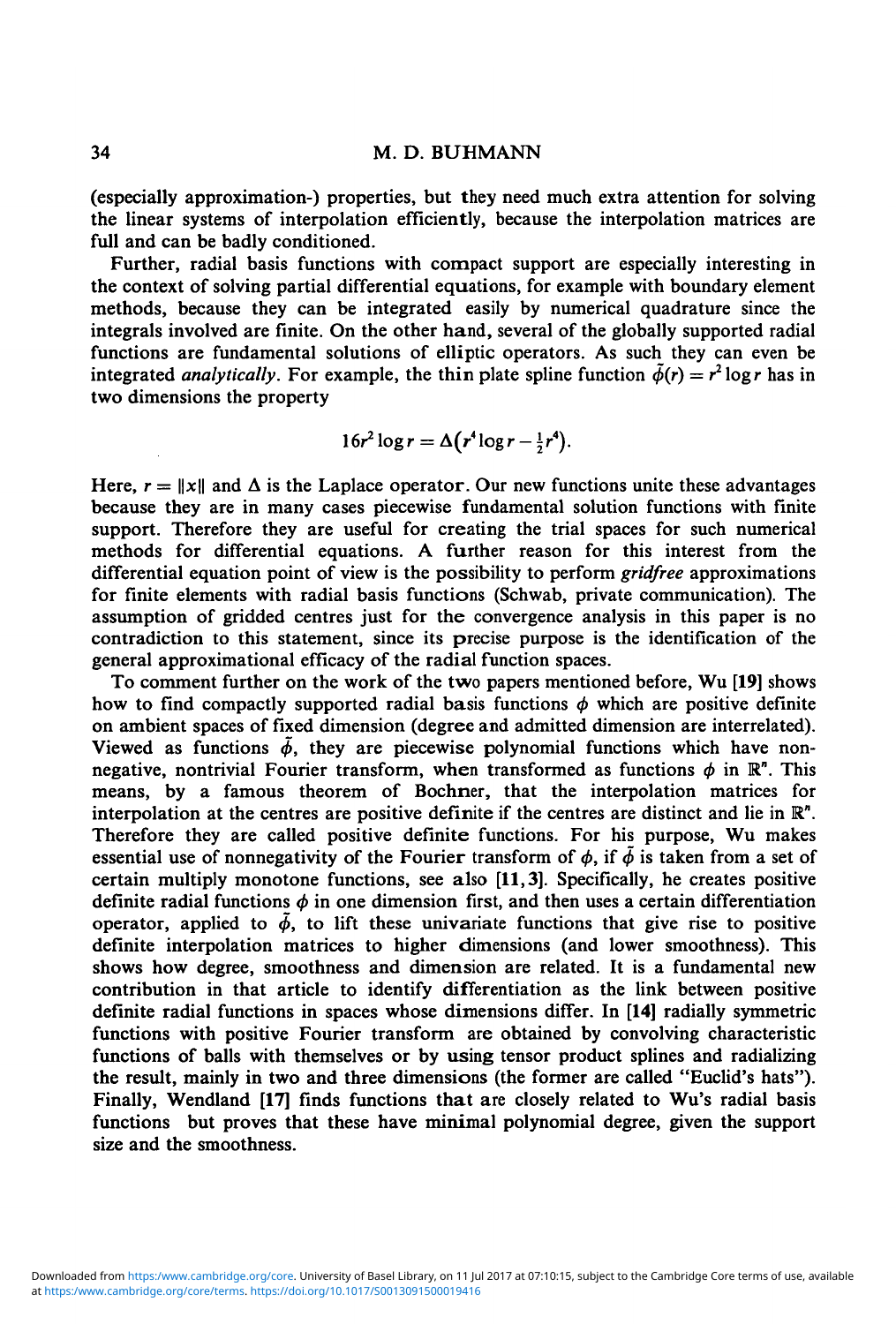# RADIAL FUNCTIONS ON COMPACT SUPPORT 35

In this paper, we deal first, in the next section, with the creation of a new class of radial functions that have compact support and *positive* Fourier transform, thus giving rise to interpolation matrices which are positive definite for distinct centres. In the third section, convergence orders for these radial functions which resemble the wellknown thin plate splines, see [8], are discussed. The approximation results obtained rely on either implementing a scaling of the radial function that is different from the spacing of the centres, or letting the "degree" of the radial function tend to infinity. In the latter case, which is studied in the final section, a spectral convergence result is obtained. At the time of writing and when this work was presented at conferences at Cancun, Montecatini and Oberwolfach in 1995, it appeared to be the first specific discussion of approximation orders of compactly supported *radial* functions. The author apologizes if this is an oversight.

# **2. The radial basis functions**

We require compactly supported radial basis functions with positive Fourier transform, and pursue an altogether different tack than **[19]** to obtain functions related to the well-known thin plate splines. We want to apply the results in **[12]** about positive integrals of Bessel functions. Therefore the radial basis functions we seek are generally represented by integrals

$$
\phi(x) = \int_0^\infty (1 - \|x\|^2 / \beta)_+^{\lambda} g(\beta) d\beta, \qquad x \in \mathbb{R}^n,
$$
 (2.1)

where  $g \in C_c(\mathbb{R}_+)$ , the space of compactly supported continuous functions on  $\mathbb{R}_+$ . Thus the result is clearly of compact support. Similar radial basis functions that are related to *multiply monotone* functions and their Williamson representation **[18]** were already considered in [11,3], but they were not of compact support there, i.e., the weight *g* was not compactly supported. We require  $\hat{\phi} > 0$  everywhere. The compact support, and therefore the integrability of  $\phi$  and the existence of a continuous (in fact: analytic) Fourier transform are guaranteed by the compact support of *g* in (2.1). Our *ansatz* yields the following Fourier transform which is amenable to an application of the work in **[12]. In** the sequel, C denotes a generic positive constant whose exact value is immaterial.

$$
\hat{\phi}(x) = C||x||^{1-n/2} \int_0^{\infty} \int_0^{\infty} (1 - s^2/\beta)_+^2 s^{n/2} J_{n/2-1}(s||x||) ds g(\beta) d\beta
$$
  
\n
$$
= C||x||^{-\lambda-n/2} \int_0^{\infty} J_{\lambda+n/2}(||x||\sqrt{\beta}) \beta^{n/4-\lambda/2} g(\beta) d\beta
$$
  
\n
$$
= C||x||^{-n-2} \int_0^{\infty} J_{\lambda+n/2}(t) t^{n/2-\lambda+1} g(t^2 ||x||^{-2}) dt
$$
  
\n
$$
= C||x||^{-n-2-2\mu\alpha} \int_0^{\infty} J_{\lambda+n/2}(t) t^{n/2-\lambda+1} (||x||^{2\mu} - t^{2\mu})_+^{\alpha} dt.
$$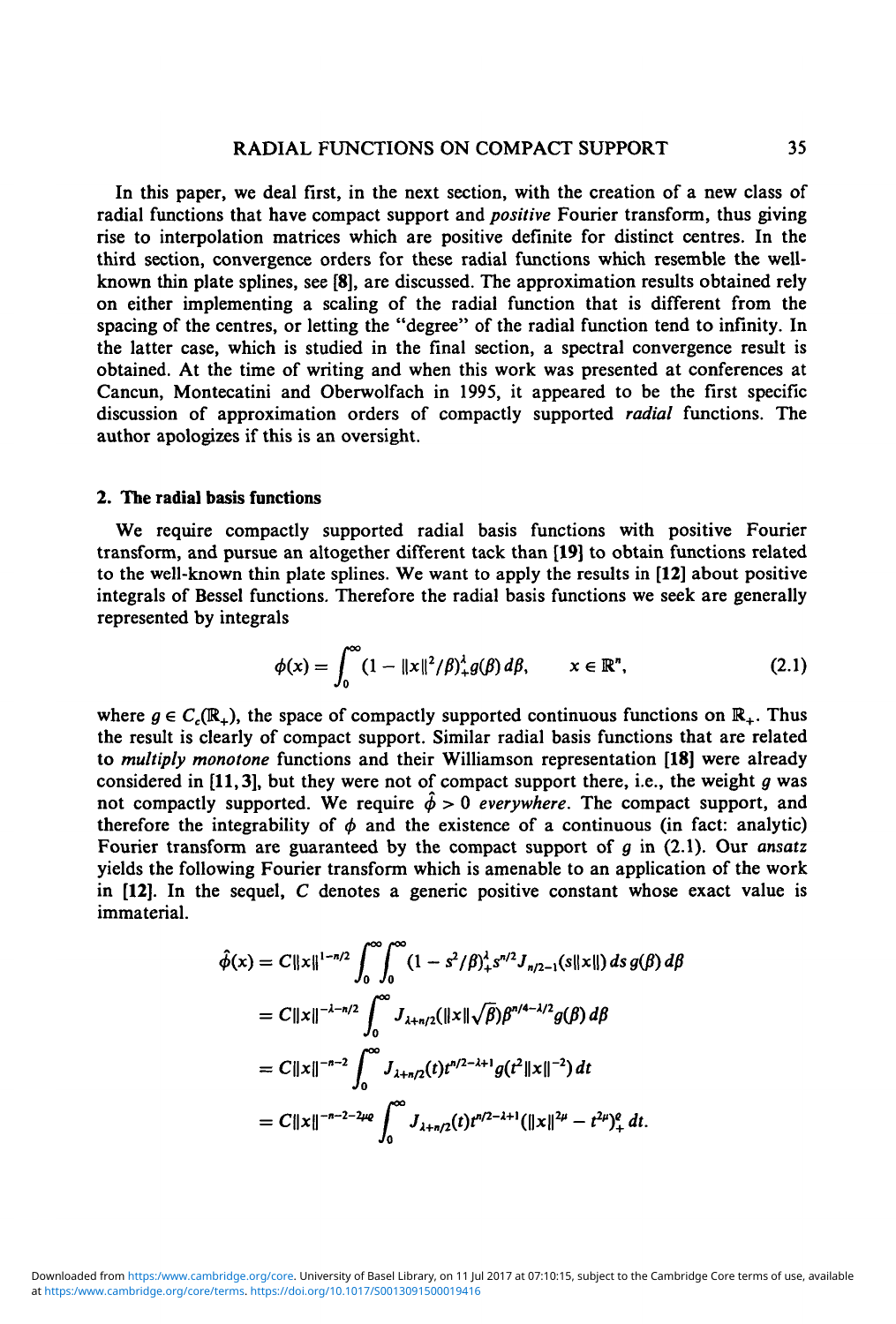Here we have taken  $g(\beta) = (1 - \beta^{\mu})^{\rho}_{+}$ . The letter *J* denotes the Bessel functions [1, p. 358] of the order according to the index. This Fourier transform is positive by [12, Corollary 2.4, using items (i), (ii) and (vi)], and the *strict* inequalities (1.1) and (1.5) in **[9]** if  $0 < \mu \leq \frac{1}{2} \leq \varrho$  and

$$
n=1, \quad \lambda \geqslant \frac{1}{2}
$$

or

$$
n \geqslant 2 \quad \text{and} \quad \lambda \geqslant \frac{1}{2}(n-1).
$$

An example is  $\mu = \frac{1}{2}$  and  $\varrho = 1$ , and we shall further on always take  $\mu = \frac{1}{2}$ , whereas higher powers  $\varrho$  are admitted. As a simplifying assumption we suppose  $\lambda, \varrho \in \mathbb{N}$ , although that is not necessary and entails no limitation to the generality of the results. We have thus proved

**Theorem 1.** For  $g(\beta) = (1 - \beta^{\mu})^{\rho}_+, 0 < \mu \leq \frac{1}{2} \leq \rho$ , the Fourier transform of (2.1) is *everywhere well-defined and positive whenever* A *satisfies one of the two displayed conditions above.* •

#### **3. Properties of the radial basis functions**

We study some of the approximation properties of our newly constructed radial functions in this section. Notably, we discuss in several dimensions and for equally spaced centres which approximation properties are obtainable, if only the scaling is chosen judiciously. For this, the scaling of the radial function has to tend to zero at a different rate than the spacing of the centres. In practice this can be useful when scattered centres are distributed with unequal density, so that the scaling of the basis function should be locally adapted. Compact support radial basis functions seem to be very amenable to this case.

The first interesting fact we observe is that, if  $\lambda$  and  $\varrho$  are integral,  $\mu = \frac{1}{2}$  and  $\varrho \ge \lambda$ ,

$$
\phi(x) = \int_0^\infty (1 - ||x||^2 / \beta)_+^{\lambda} (1 - \sqrt{\beta})_+^{\rho} d\beta
$$
  
= 
$$
\int_{||x||^2}^1 (1 - ||x||^2 / \beta)^{\lambda} (1 - \sqrt{\beta})^{\rho} d\beta
$$
  
= 
$$
p(||x||) + q(||x||^2) \log ||x||,
$$

for  $||x|| \le 1$ , where p and q are polynomials, the latter of degree  $\lambda$ , and  $p(1) = q(0) = 0$ .

Since  $\phi$  is of compact support and not a piecewise polynomial, its multi-integer translates, failing to be a partition of unity, cannot generate a space that contains nontrivial polynomials, as can also be seen from the Strang and Fix conditions for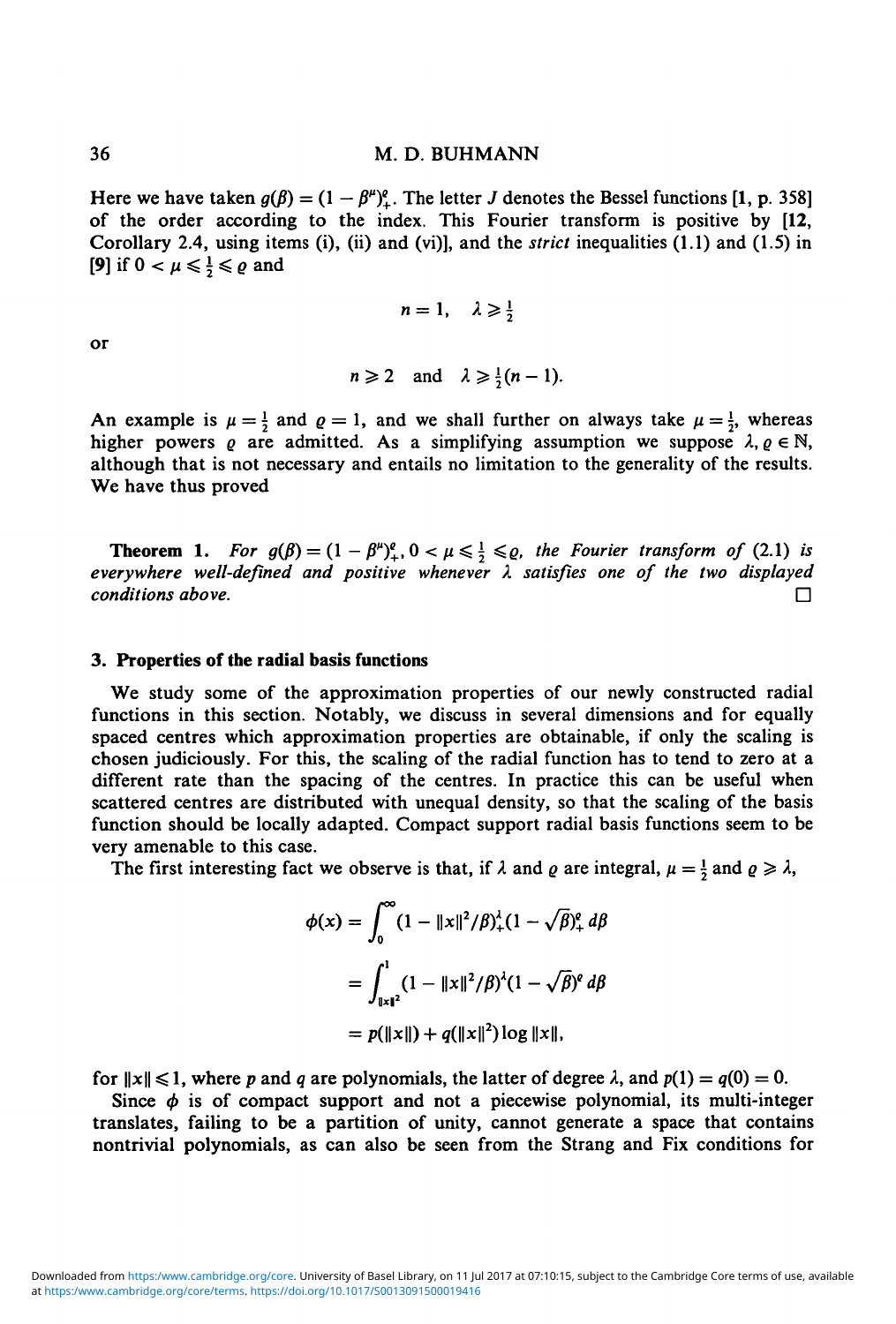polynomial recovery by translates of a function. Hence, by a theorem of Buhmann, [4, p. 44], approximation orders of cardinal interpolation with these functions and the usual, stationary scaling cannot be expected. (Other, much more general theorems delivering this result are available, but we require no more than a special case of that assertion in the present work.) The stationary scaling is the one which keeps the relative support of the radial function with respect to the shrinking gridsize constant.

Hence we consider the approximation properties of scales of such radial functions that are made so as to enlarge the support of the scaled function relative to the spacing of the translates (i.e., the gridsize  $h > 0$ ). This growth should be slow, by  $h^{-\gamma+1}$ , say, where  $0 \ll y < 1$ . We shall see that faster growth gives better approximation orders, but as we normally intend to keep the support small, it should be as slow as a reasonable approximation order allows. Therefore, whenever  $\lambda$  and  $\rho$  are integral, we consider here properties of spaces generated by

$$
q(\|h^{-\gamma}(x-jh)\|^2)\log\|h^{-\gamma}(x-jh)\|+p(\|h^{-\gamma}(x-jh)\|), \qquad j\in\mathbb{Z}^n, h>0. \tag{3.1}
$$

An example is  $\lambda = \varrho = 1, \mu = \frac{1}{2}$ , which gives  $q(\tilde{x}) = 2\tilde{x}, p(\tilde{x}) = \frac{1}{3} + \tilde{x}^2 - \frac{4}{3}\tilde{x}^3$ , i.e.,

$$
\phi(x) = \begin{cases} \frac{1}{3} + \|x\|^2 - \frac{4}{3} \|x\|^3 + 2\|x\|^2 \log \|x\| & \text{if } 0 \le \|x\| \le 1, \\ 0 & \text{otherwise.} \end{cases}
$$
(3.2)

Another example is  $\lambda = 1$ ,  $\rho = 4$ ,  $\mu = \frac{1}{2}$ , which gives

$$
\phi(x) = \begin{cases} \frac{1}{15} + \frac{19}{6} ||x||^2 - \frac{16}{3} ||x||^3 + 3||x||^4 - \frac{16}{15} ||x||^5 + \frac{1}{6} ||x||^6 + 2||x||^2 \log ||x|| & \text{if } 0 \le ||x|| \le 1, \\ 0 & \text{otherwise.} \end{cases} \tag{3.3}
$$

These  $\phi \in C^1(\mathbb{R})$ . Indeed this is the smoothness that can be obtained due to the nature of the Euclidean norm inside the truncated power in the definition of our radial functions. The idea of studying scales of radial functions not proportional to the gridsize occurs already in [5], where discrete least-squares approximations from spaces of radial basis functions scaled by another quantity than the gridspacing were analysed in much detail (see also [2]).

These radial functions have the additional advantage that they can be integrated easily against piecewise polynomials. This is important when, for example, inner products of the radial functions as trial functions against splines as test functions are required for the numerical solution of differential equations (by finite element or similar methods). As a simple example just for illustration, we consider their convolution with constant B-splines, i.e., characteristic functions of the shifted unit interval. This preserves their general form, but increases the polynomial degree. For example, using (3.2),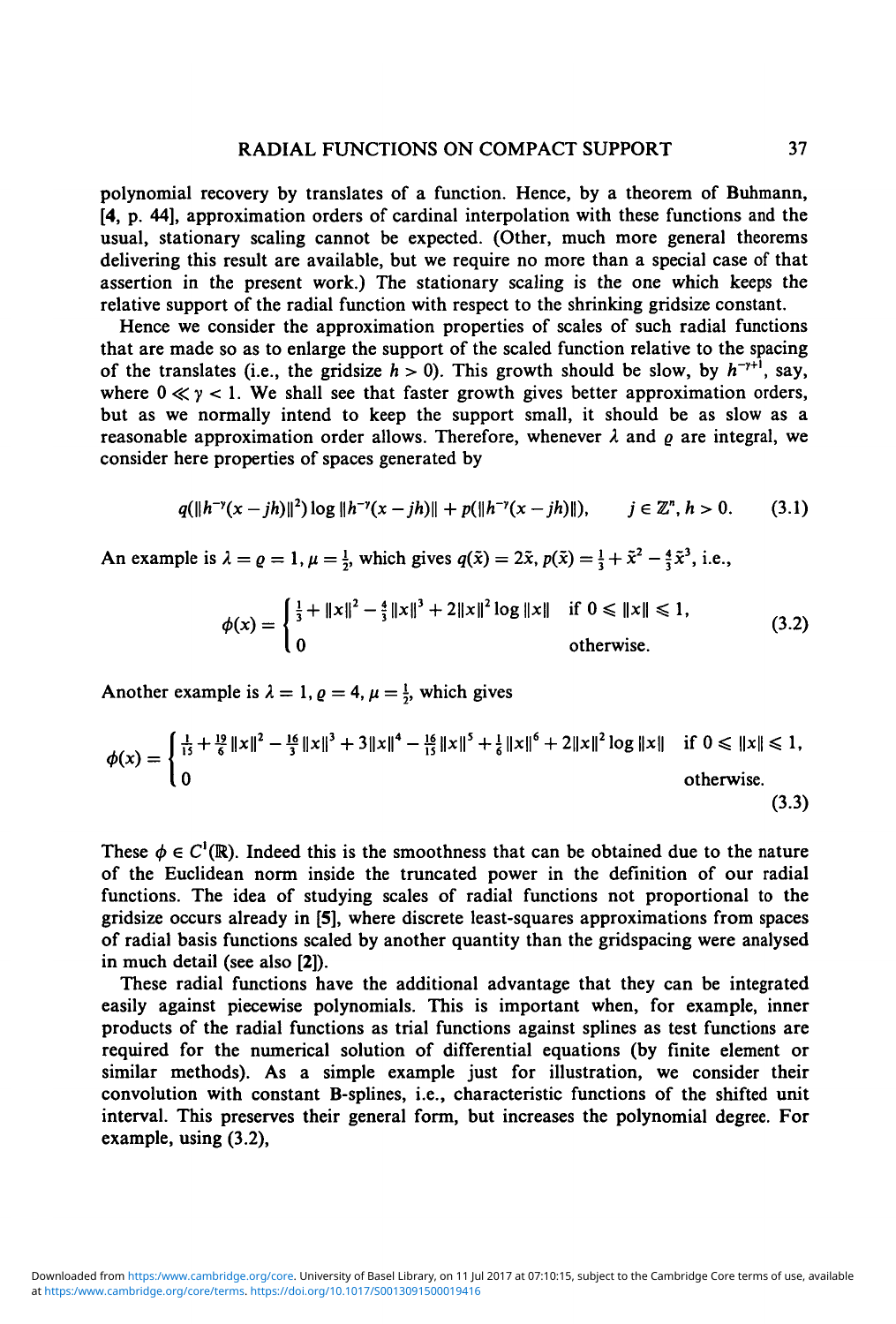$$
\int_{\max(x,0]}^{\min(x+1,1]} \frac{1}{3} + t^2 - \frac{4}{3}t^3 + 2t^2 \log t \, dt = \begin{cases} \text{polynomial} + \frac{2}{3}(x+1)^3 \log(x+1) & \text{if } -1 \leq x \leq 0, \\ \text{polynomial} - \frac{2}{3}x^3 \log x & \text{if } 0 \leq x \leq 1, \\ 0 & \text{otherwise,} \end{cases}
$$

where  $x \in \mathbb{R}$ .

We continue with the convergence analysis for the radial functions of Theorem 1. Those will be the only ones we deal with. As alluded to above, we must give attention to the scaling of the radial function which is not going to be the same as the scaling of the grid of centres we use. The latter we denote by  $h > 0$ , the former from now on by  $\delta > 0$ . This generalizes (3.1), where  $\delta = h^{\nu}$  was used. Hence we consider  $\phi_{\delta} = \phi(\frac{1}{\delta}),$ the radial function  $\phi$  scaled in the described way. As in [13], we call the linear space of tempered distributions  $f$  that fulfill

$$
||f||_{\phi_{\delta}}^2 := \frac{1}{(2\pi)^n} \int_{\mathbb{R}^n} \frac{|\hat{f}(x)|^2}{\hat{\phi}_{\delta}(x)} dx < \infty
$$
 (3.4)

the *native space*  $\mathcal{F}_{\phi}$  of the (scaled) radial function. Spaces of this type are first considered in the important work **[8]** and several later continuations of the seminal work by Golomb and Weinberger [10]. We also consider  $\mathcal{F}_{\phi} = \mathcal{F}_{\phi_1}$ . Note that this norm is well-defined since  $\phi_{\delta}$  is absolutely integrable due to its limited support, so the Fourier transform exists, and we may divide by  $\hat{\phi}_\delta$  because it is positive by construction. The theorem we are going to prove is as follows. In its statement we use the familiar notation  $D^{-n/2-1}L^2(\mathbb{R}^n)$  for  $\mathcal{F}_{\mu}$ , where  $\hat{\psi} = \|\cdot\|^{-n-2}$ . We note that due to the Sobolev embedding theorem  $D^{-n/2-1}L^2(\mathbb{R}^n) \subset C(\mathbb{R}^n)$  for all  $n \in \mathbb{N}$ . Moreover,  $\underline{\delta}(\cdot)$  is the well-known delta-distribution or, in case of a discrete argument, the Kronecker delta-function.

**Theorem 2.** Let  $f \in L^2(\mathbb{R}^n) \cap D^{-n/2-1}L^2(\mathbb{R}^n)$ . Suppose also  $\varrho \ge \frac{1}{2}n + 3 + 2\mu - \lambda$ . Then *there is a cardinal interpolant for*  $h > 0$ 

$$
s(x) = \sum_{j \in \mathbb{Z}^n} f(jh) u_{jk}^*(x), \qquad x \in \mathbb{R}^n,
$$
 (3.5)

*from the linear space generated by h* $\mathbb{Z}^n$ -translates of  $\phi$ <sub>b</sub>, where the Lagrange functions *are*

$$
u_{jk}^*(x) = \sum_{k \in \mathbb{Z}^n} c_{k,h,\delta} \phi_{\delta}(x - jh - kh), \qquad x \in \mathbb{R}^n, \tag{3.6}
$$

and the Lagrange conditions

$$
u_{jk}^*(kh) = \underline{\delta}(j-k), \qquad j, k \in \mathbb{Z}^n, \tag{3.7}
$$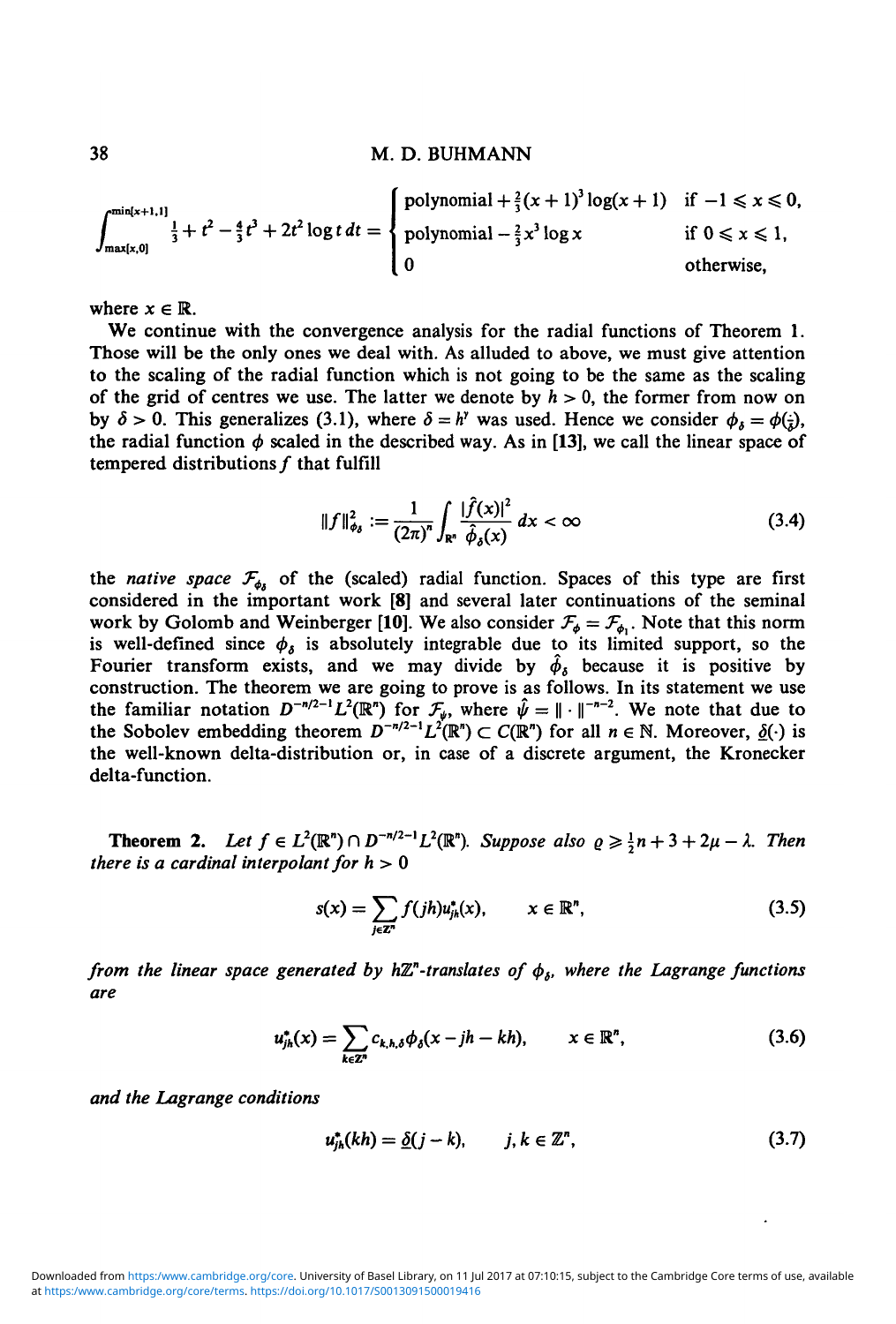# RADIAL FUNCTIONS ON COMPACT SUPPORT 39

*hold. This interpolant satisfies the uniform error estimate* 

$$
||f - s||_{\infty} \le C h \delta^{-1} (\delta^{-n/2} ||f||_2 + \delta ||f||_{\psi}), \qquad h > 0, h/\delta \in (0, 1).
$$
 (3.8)

*In* (3.8), *C* does not depend on either h,  $\delta$ ,  $\|f\|$ , or  $\|f\|_{\mu}$ .

Proof. The existence, uniqueness and other properties of cardinal functions (3.6) for basis functions of positive Fourier transform have been extensively discussed in the literature. What interests us here is the *existence* of the cardinal functions. They can be expressed in terms of their Fourier transform. According to [7, eqn. (2.1), p. 322], for instance,

$$
\hat{u}_0^*(x) = \frac{h^n \hat{\phi}(x)}{\sum_{i \in \mathbb{Z}^n} \hat{\phi}\left(x - \frac{2\pi i}{h}\right)}, \qquad x \in \mathbb{R}^n,
$$
\n(3.9)

when  $\delta = 1$ . This Fourier transform is continuous. It is absolutely integrable too, since it decays like  $\hat{u}_0^*(x) = O(||x||^{-n-2})$  for large argument as  $\hat{\phi}(x)$  does. However, we postpone the proof of the latter fact to the proof of the next proposition, because we shall require even more detailed properties of  $\hat{\phi}$ . Nonetheless, we conclude already at this point that the Fourier transform  $(3.9)$  defines  $u_0^*$  which is at a minimum continuous. The other  $u_{ih}^*$  are just translates  $u_{ih}^* = u_0^*(--jh)$  thereof. The  $u_0^*$  decays faster than any negative power. This can be seen from the fact that its Fourier transform (3.9) is infinitely often continuously differentiable, since the compact support of  $\phi$ implies analyticity of  $\hat{\phi}$ . Therefore all tempered distributions f that are also continuous functions are admitted into the interpolant (3.5), and, of course, the hypotheses about  $f$  in the statement of the theorem restrict it to that class. The cardinal functions for  $\delta \neq 1$  are found by simply scaling  $\hat{\phi}$  in (3.9) by  $\delta$ .

For all radial functions with compact support and a Fourier transform that is positive, the following error estimate holds. This is going to be the basis of the rest of our proof. It applies to any f for which an interpolant  $s$  on  $h\mathbb{Z}^n$  by the radial function in question is well-defined. (We admit in the estimate  $||f||_{\phi_A} = \infty$ , so it remains true if  $f \notin \mathcal{F}_{\phi}$ , but we shall see later that  $||f||_{\phi} < \infty$  under the hypothesis of the theorem.) The inequality is

$$
|f(x) - s(x)| \le \|f\|_{\phi_{\delta}} \sqrt{F_{\phi}\left(\frac{h}{\delta}\right)},
$$
\n(3.10)

as shown in [13, eqn. (4.8)]. Here,  $F^{\dagger}_{\phi}$  is the so-called power functional

$$
F_{\phi}(\tilde{h}) = \sup_{\mathbf{l} \times \mathbf{l}_{\infty} \leq \tilde{h}} \left| \phi(0) - 2 \sum_{j \in \mathbb{Z}^n} \underline{u}_{jk}^*(x) \phi(x - j\tilde{h}) + \sum_{k \in \mathbb{Z}^n} \sum_{j \in \mathbb{Z}^n} \underline{u}_{kk}^*(x) \underline{u}_{jk}^*(x) \phi(k\tilde{h} - j\tilde{h}) \right|, \quad \tilde{h} = \frac{h}{\delta} > 0.
$$

In this power functional,  $\underline{u}^*_{jk}$  can be a priori *any* function for which the sums are well-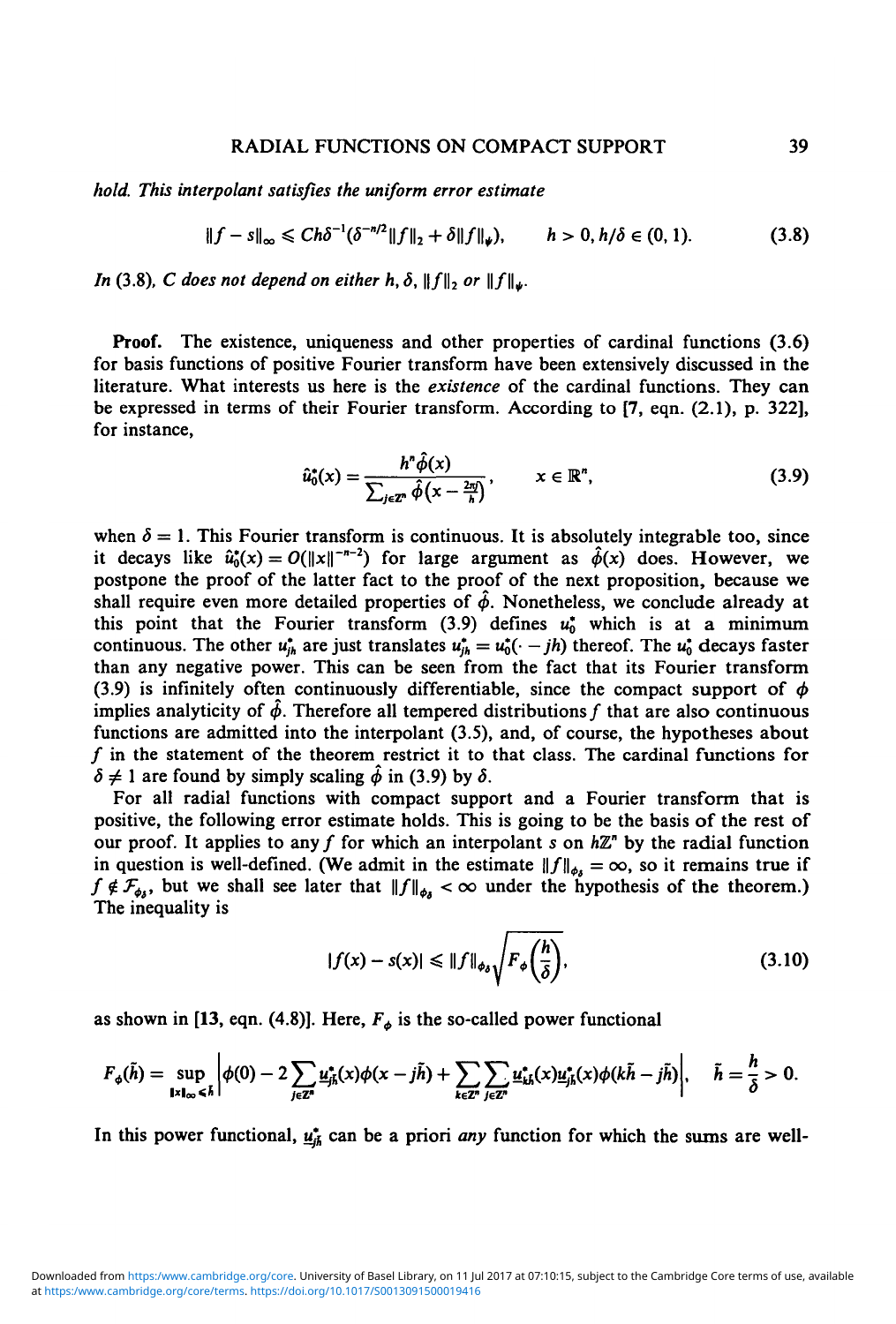defined, but if it satisfies the Lagrange conditions, the right-hand side of (3.10) is minimal because this corresponds to an exact expression of the error functional. A convergence result can be obtained by estimating the two factors that appear on the right-hand side of (3.10). Of course the estimate must be such that is tends to zero, when both  $\delta$  and  $h$  go to 0, albeit at different rates. We begin with the second one.

It is well-known that the aforementioned power functional in (3.10) is minimized if  $\underline{u}^*_{ik}$  are the Lagrange or cardinal functions  $u^*_{ik}$  from the radial function space spanned by the  $h\mathbb{Z}^n$ -translates of  $\phi$  ([13], for example; other references are available). We assume that choice from now on.

Using these facts we can prove the following first result on our way to bounding (3.10) uniformly from above by a decaying term.

**Proposition 3.** *The quantity in* (3.10)

# $\sqrt{F_{\phi}\left(\frac{h}{\delta}\right)}$

*can be uniformly bounded by a fixed multiple of*  $h/\delta$  *so long as*  $h/\delta \in (0, 1)$ *. The multiplier* is independent of  $\delta$  and h, but depends on  $\phi$  and n.

**Proof.** We need an auxiliary result to prepare for the proof. A straightforward generalization of Proposition 6 in [7, p. 328] to general radial functions with positive Fourier transform (not multiquadric radial functions) and, for our purpose, compact support, gives

**Lemma 4.** *For the radial functions constructed in Theorem* 1, *it is true that the cardinal interpolant to the radial function itself recovers the latter:*

$$
\sum_{k\in\mathbb{Z}^n}\phi(kh-jh)u_{kh}^*(x)=\phi(x-jh),\qquad x\in\mathbb{R}^n,\quad j\in\mathbb{Z}^n,\quad h>0.
$$

What we are using here, and what is proved in the proposition in the paper referred to, is the *projection property* of radial function interpolants on the scaled integer grid. As the proof of this fact for our compactly supported radial functions with positive Fourier transform is even easier than the proof for the multiquadric function, we omit it.

Therefore the power functional can be reexpressed by

$$
F_{\phi}(h) = \sup_{\|\mathbf{x}\|_{\infty} \leq h} \left| \phi(0) - \sum_{j \in \mathbb{Z}^n} u_{jk}^*(\mathbf{x}) \phi(\mathbf{x} - jh) \right|. \tag{3.11}
$$

In the notation for this equation we have replaced  $\frac{h}{\lambda}$  by h for reasons of notational convenience. The back substitution at the end of the proof of the proposition will be trivial.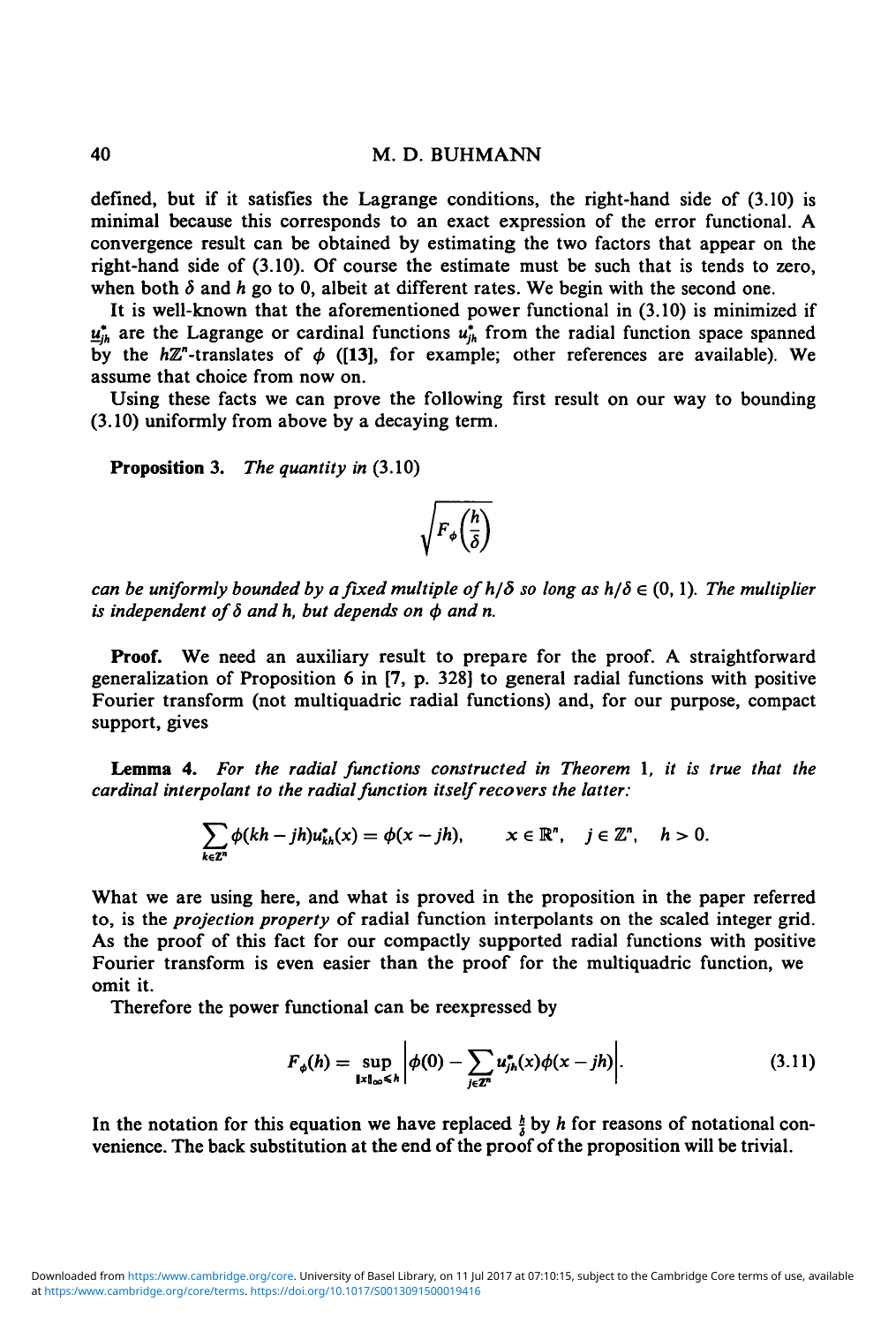An application of the Poisson summation formula, [15, p. 252], transforms the expression inside the modulus signs in (3.11) into a multiple of

$$
h^{-2n}\int_{\mathbb{R}^n}\sum_{k\in\mathbb{Z}^n}(1-\exp(2\pi ikx/h))\hat{\phi}\bigg(\frac{t-2\pi k}{h}\bigg)\hat{u}_0^*\bigg(\frac{t}{h}\bigg) dt.
$$

Using the form of  $u_0^*$ 's Fourier transform (3.9), we get that this is the same as

$$
\int_{\mathbf{R}^n} \sum_{k \in \mathbb{Z}^n \setminus \{0\}} (1 - \exp(2\pi i kx/h)) \hat{\phi}\bigg(t - \frac{2\pi k}{h}\bigg) \hat{\phi}(t) \frac{dt}{\sum_{\ell \in \mathbb{Z}^n} \hat{\phi}\big(t - \frac{2\pi \ell}{h}\big)}.
$$
(3.12)

We require an auxiliary result in order to bound this expression. The following lemma which is a consequence of Lemma 7 in [3] shows that we get  $\hat{\phi}(t) \sim (1 + |t|)^{-n-2}$ .

**Lemma 5.** Suppose we are given  $q \in \mathbb{N}$  and  $\xi \in C^q(\mathbb{R}_{>0})$ , and suppose that for  $J \in \mathbb{N}$ *we have the asymptotic expansion*

$$
\xi^{(q)}(t) = \frac{d^q}{dt^q} \sum_{j=0}^{J-1} d_j t^{e_j} + O(t^{e_J-q}), \qquad t \to 0, 0 \leq \underline{\varrho} \leq q,
$$

*with real numbers*  $d_j$  *and reals*  $e_0 < e_1 < \cdots < e_j$ *, where*  $e_0 > -v - 1$  *and where*  $v = \lambda + \frac{1}{2}n$ ,  $\lambda > 0$ ,  $q \ge 2e_j + v + 2$ . Let

$$
\hat{\phi}(r)=r^{-v-1/2}\int_0^\infty \underline{h}(r\beta)\mathbf{f}(\beta)\,d\beta,\qquad r>0,
$$

*where*  $\{h(t) = J_v(t)\sqrt{t} | t > 0\}$  *and where* 

$$
f(\beta) = 2^{\nu+1} \beta^{\nu+1/2} \xi(\beta^2), \qquad \beta > 0,
$$

*be well-defined for every positive r. Then it satisfies for any*  $0 < \varepsilon < 2\min(e_0 + v + 1)$ ,  $e_j - e_{j-1}, \frac{1}{2}v$ ) the asymptotic expansion

$$
\hat{\phi}(r) = \sum_{j=0}^{J-1} \frac{\Gamma(\nu + e_j + 1)d_j}{\Gamma(-e_j)} (\frac{1}{2}r)^{-2e_j - 2\nu - 2} + O(r^{-2e_j - 2\nu - 2 + \epsilon}), \qquad r \to \infty.
$$
 (3.13)

For our purpose, we invoke Lemma 5 with  $q = \rho - 1 \geq 2e_1 + v + 2$ ,  $J = 1$ ,  $a_0 = 1$ ,  $e_0 = -\lambda$ ,  $e_1 = \mu - \lambda$  and  $\xi(\beta)$  a constant multiple of the compactly supported function  $g(\beta)\beta^{-1}$ . It follows that  $\hat{\phi}(t) = O(||t||^{-n-2})$  for large  $||t||$ . Moreover, we see that the Fourier transform can be bounded below for sufficiently large argument by a small constant multiple of  $\lVert \cdot \rVert^{-n-2}$ : Indeed, a consequence of (3.13), that is,

$$
\hat{\phi}(r)=Cr^{-n-2}+O(r^{-n-2-\epsilon}),\qquad r\to\infty,
$$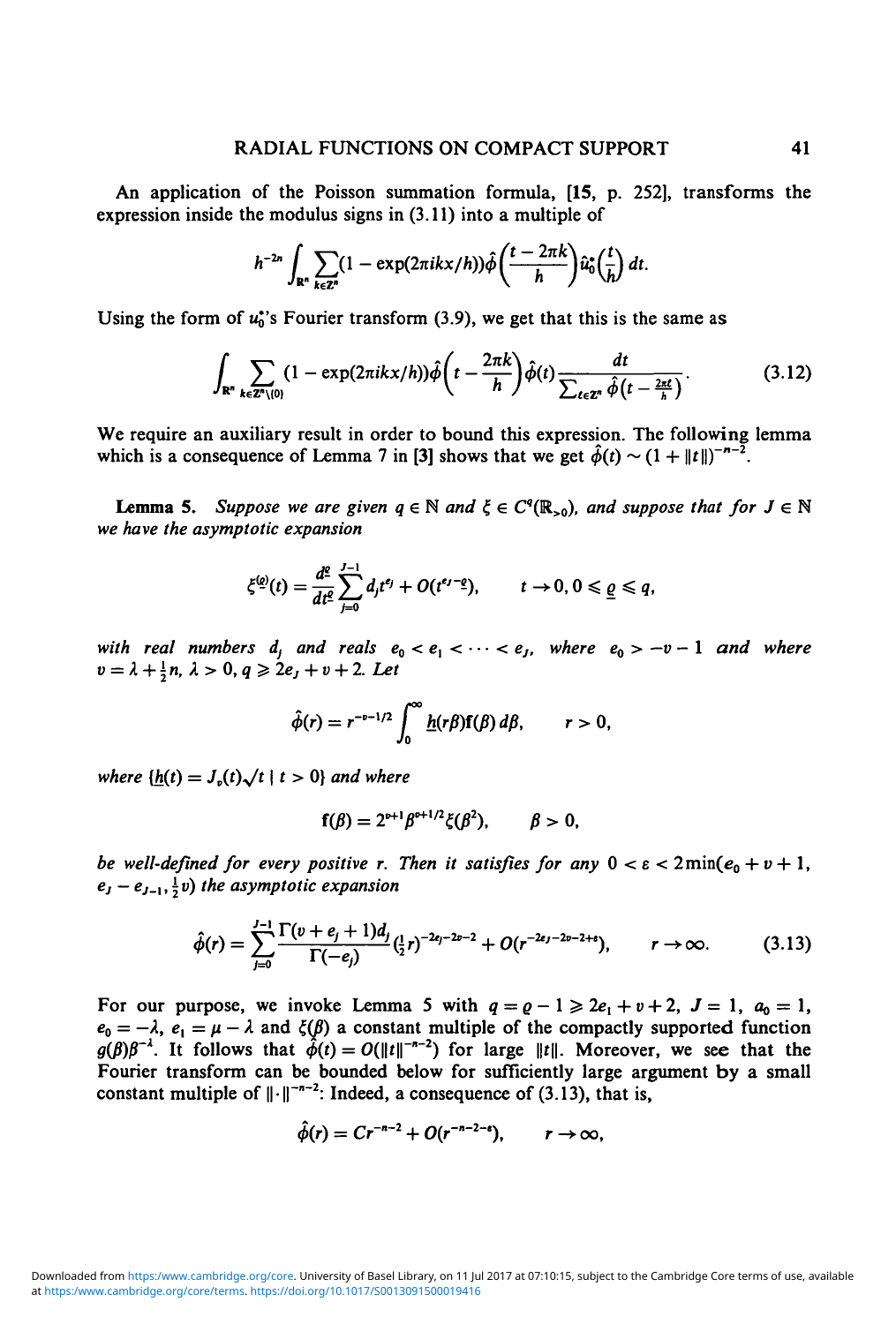for a small positive *e* implies for large enough r

$$
\hat{\phi}(r) \geq \frac{1}{2}Cr^{-n-2}, \qquad r \to \infty.
$$

This means that  $\hat{\phi}(t) \sim (1 + ||t||)^{-n-2}$ , because we already know that  $\hat{\phi} > 0$  always. The asymptotic estimate will help us with the rest of the proof.

To continue, we remark that (3.12) can be bounded above by a constant multiple of

$$
\int_{\mathbb{R}^n} \sum_{k \in \mathbb{Z}^n \setminus \{0\}} \left(1 + \left\|t - \frac{2\pi k}{h}\right\|\right)^{-n-2} (1 + \|t\|)^{-n-2} \frac{dt}{\sum_{\ell \in \mathbb{Z}^n} (1 + \|t - \frac{2\pi \ell}{h}\|)^{-n-2}} \leq h^2 \int_{\mathbb{R}^n} \sum_{k \in \mathbb{Z}^n \setminus \{0\}} (h + \|t - 2\pi k\|)^{-n-2} (h + \|t\|)^{-n-2} \frac{dt}{\sum_{\ell \in \mathbb{Z}^n} (h + \|t - 2\pi \ell\|)^{-n-2}}.
$$

The right-hand side expression is for  $h < 1$  at most

$$
h^{2} \int_{\mathbb{R}^{n}} \sum_{k \in \mathbb{Z}^{n} \setminus \{0\}} (h + \|t - 2\pi k\|)^{-n-2} (h + \|t\|)^{-n-2} \frac{dt}{\sum_{\ell \in \mathbb{Z}^{n}} (1 + \|t - 2\pi \ell\|)^{-n-2}} \leq Ch^{2} \sum_{k \in \mathbb{Z}^{n} \setminus \{0\}} (h + \|2\pi k\|)^{-n-2} \leq Ch^{2} \sum_{k \in \mathbb{Z}^{n} \setminus \{0\}} \|2\pi k\|^{-n-2} = O(h^{2}),
$$

as required.  $\Box$ 

According to (3.10) we are now only left with bounding  $||f||_{\phi_i}$  uniformly in order

$$
\hat{\phi}(\delta x) \geq C \begin{cases} \delta^{-n-2} ||x||^{-n-2} & \text{if } C ||x|| \geq \delta^{-1}, \\ 1 & \text{if } C ||x|| \leq \delta^{-1}. \end{cases}
$$

Therefore we can use the dominated convergence theorem to estimate

$$
\delta^{n}(2\pi)^{n}||f||_{\phi_{\delta}}^{2} = \int_{\mathbb{R}^{n}} \frac{|\hat{f}(x)|^{2} dx}{\hat{\phi}(\delta x)}
$$
  
 
$$
\leq C \int_{\mathbb{R}^{n}} |\hat{f}(x)|^{2} + \delta^{n+2} ||x||^{n+2} |\hat{f}(x)|^{2} dx = C ||f||_{2}^{2} + C\delta^{n+2} ||f||_{\psi}^{2}.
$$

This, in connection with the previous proposition and our assumptions about  $f$  in the statement of the theorem, proves the assertion.  $\Box$ 

An application of the theorem we just proved shows that, if for instance  $h = O(\delta^{3n/2+3})$ , then we get convergence order  $O(h^{2/3})$  for the approximant in any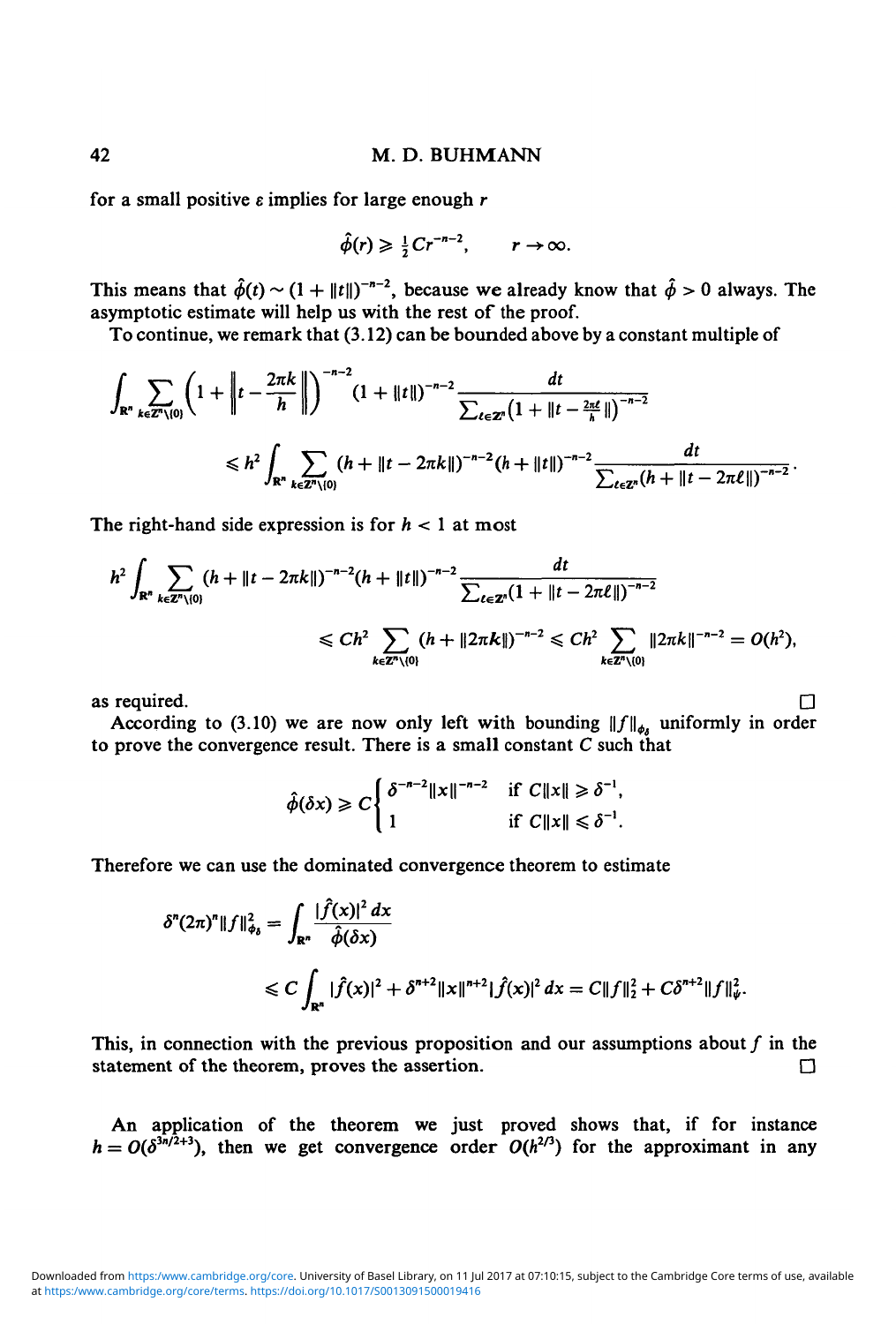dimension. Faster decay of h relative to  $\delta$  results in higher rates of approximation, and we might also increase  $\delta$  instead of letting it tend to zero. In other words, the support size is in competition with the accuracy, and the approximation order stated in Theorem 2 cannot, incidentally, match the orders obtainable with the globally supported radial functions, e.g., reviewed in [4]. In fact, *O(h)* is the best obtainable order (for  $\delta = 1$ ) if we want to keep  $\delta$  bounded.

However, it should be noted that the estimate in the last display also means that the native space of our radial functions is not a "small" space, in the sense that the weight function in the definition of its semi-norm does not increase fast. (In particular, the weight in the semi-norm  $\|\cdot\|_{\phi}$  has no singularities since the Fourier transform, by which we divide, has no zeros, in contrast to the transforms of the radial functions in [19].)

## 4. Spectral convergence orders

Another point of interest is the result of letting  $\lambda \rightarrow \infty$  in the construction of  $\phi$  given in the penultimate section and *not* scaling. We contend that the radial function becomes an *approximate identity,* meaning its Fourier transform tends to a nonzero constant, whence the radial function, as a distribution in the real domain, to a multiple of the  $\delta$ -distribution. As such, approximations with its translates by the centres on *HZ",* say, can provide at a minimum local uniform convergence of best uniform approximations to continuous functions, when the "degree"  $\lambda$  goes to infinity in tandem with  $h \rightarrow 0$ . The reason for this is that the  $\delta$ -distribution is the identity operator with respect to convolution. Approximations from shifts of the radial function can then be viewed as a discretization of the approximand  $f$  convolved with the radial function. In fact, we can even show a spectral convergence result for that continuous convolution, i.e., exponential convergence, the radial function still staying unsealed. For the reader's convenience, we outline the argument before embarking on the proof of the next theorem.

The key ingredient is that, when  $\lambda \rightarrow \infty$ , Bessel functions satisfy the convergence estimate

$$
\left|\frac{\sqrt{\pi}(2\lambda+n)^{\lambda+n/2+1/2}}{\exp(\lambda+n/2)}J_{\lambda+n/2}(t)t^{n/2+1-\lambda}-t^{n+1}\right|=O\left(\frac{t^{n+1}}{2\lambda+n}\right), \quad t>0,
$$
 (4.1)

uniformly [16, p. 225]. Still setting  $g(\beta) = (1 - \beta^{\mu})^{\rho}$ , one concludes that the limiting expression of the suitably normalized Fourier transform  $\hat{\phi}_1$ , where we here and subsequently denote its dependence on  $\lambda$  by the index, is a multiple of

$$
r^{-n-2} \int_0^\infty t^{n+1} (1-t^{2\mu} r^{-2\mu})_+^e dt = \int_0^\infty t^{n+1} (1-t^{2\mu})_+^e dt, \qquad r \geq 0,
$$
 (4.2)

due to  $(4.1)$ . This integral is constant and independent of r. Thus, remembering the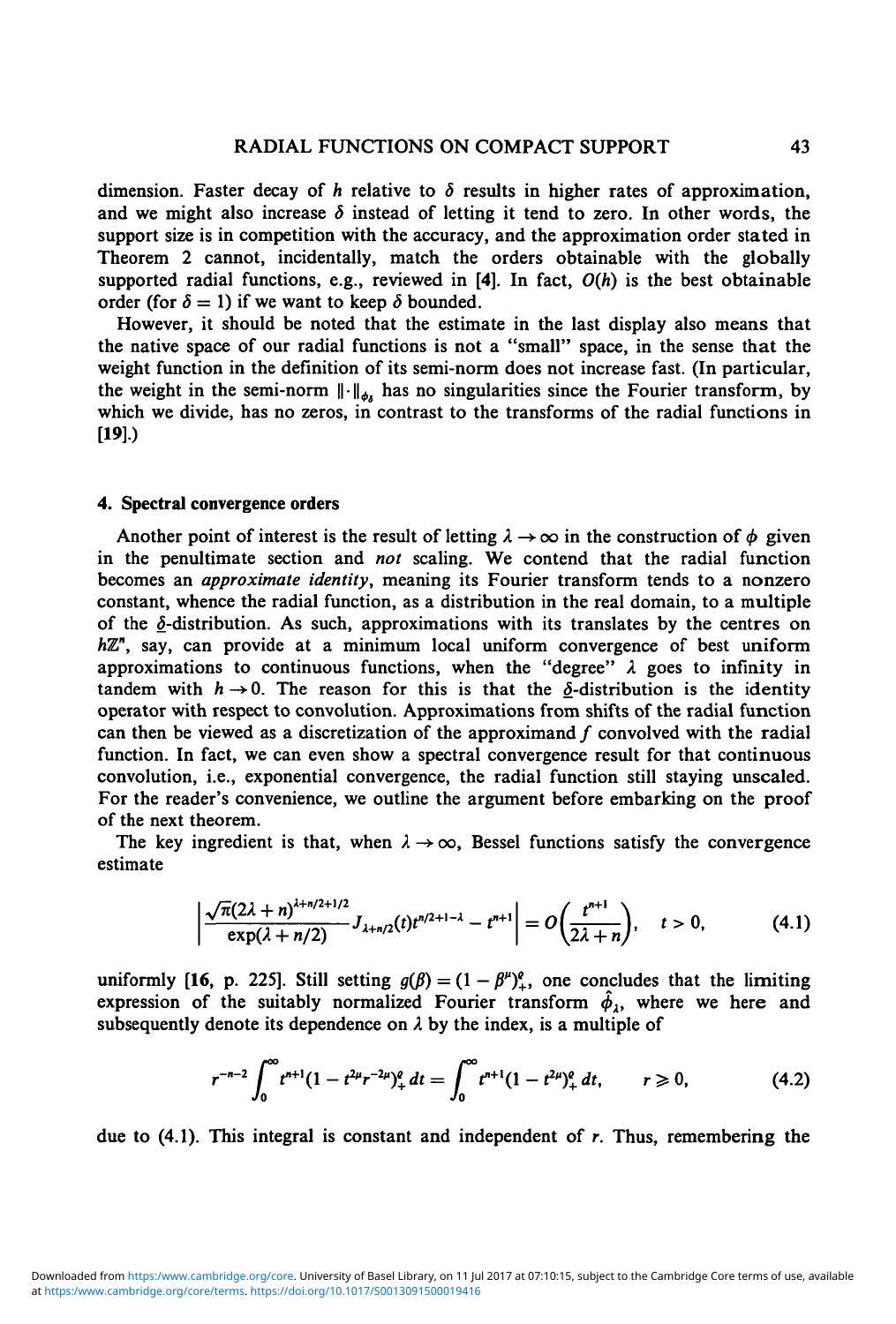work of Section 2,  $\phi_1$  must tend to a multiple of the  $\delta$ -distribution. This statement is made precise in the following theorem, where the separation radius of  $\{x_i\} \subset \mathbb{R}^n$  is  $h = 2 \sup_{x \in \mathbb{R}^n} \inf_{\|x - x_i\|_{\infty}}$  which we assume to be positive and finite. Observe that this means there are infinitely many centres. The separation radius, e.g., for *hZ"* is *h.*

**Theorem 6.** Every continuous function  $f: \mathbb{R}^n \to \mathbb{R}$  can be arbitrarily closely, locally uniformly approximated by linear combinations of  $\phi_{\lambda}(\cdot - x_j)$ , if h and  $\lambda^{-1}$  are small *enough, where*  $\phi_{\lambda}$  is the radial function of Theorem 1 and h is the separation radius of the *centres.*

We immediately state another result that will follow from the proof of Theorem 6, where  $*$  denotes convolution.

**Corollary 7.** Suppose  $f \in L^1(\mathbb{R}^n) \cap C^{\circ}(\mathbb{R}^n)$  with  $\mathbb{N} \ni \nu > n$  and that all of f's derivatives *are integrable up to total order v. Then*

$$
\|g_{\lambda}*f-f\|_{\infty}=O(\lambda^{-\gamma}), \qquad \lambda\to\infty,
$$

*where*  $\gamma$  *is arbitrary and*  $g_i$  *is defined in* (4.3).

**Proof of Theorem 6.** Let  $a \, y \in \mathbb{N}$  be given. Our first assertion is that there exists a

$$
g_{\lambda} = c_{\lambda}(1 + d_1 + d_2 + \dots + d_{\gamma-1})\phi_{\lambda} \tag{4.3}
$$

with  $c_i, d_i \in \mathbb{R}$  so that for any  $\tilde{f} \in L^1(\mathbb{R}^n)$  with integrable Fourier transform

$$
\|g_{\lambda} * \tilde{f} - \tilde{f}\|_{\infty} = O(\lambda^{-\nu}) (= o(1)), \qquad \lambda \to \infty.
$$
 (4.4)

To prove this, we take Fourier transforms and estimate by Holder's inequality

$$
\|g_{\lambda} * \tilde{f} - \tilde{f}\|_{\infty} \leq \frac{1}{(2\pi)^{n}} \int_{\mathbb{R}^{n}} |\hat{g}_{\lambda}(t) - 1||\tilde{f}(t)| dt
$$
  

$$
\leq \frac{1}{(2\pi)^{n}} \int_{\mathbb{R}^{n}} |\tilde{f}(t)| dt \sup_{t \in \mathbb{R}^{n}} |\hat{g}_{\lambda}(t) - 1|.
$$

Now, according to **[16,** p. 225], (4.1) can be stated more precisely as

$$
J_{\lambda+n/2}(t)t^{n/2+1-\lambda}=\frac{t^{n+1}\exp(\lambda+n/2)}{\sqrt{\pi}(2\lambda+n)^{\lambda+n/2+1/2}}\left(1+\frac{a_1}{\lambda+\frac{n}{2}}+\frac{a_2}{(\lambda+\frac{n}{2})^2}+\cdots\right), \quad t>0,
$$

where  $a_i$  are real coefficients. This, (4.2) and the penultimate display imply that (4.4) can be obtained by judicious,  $\lambda$ -dependant choice of each  $d_i$ , where  $c_\lambda$  is a fixed constant multiple of  $exp(-\lambda - n/2)\sqrt{\pi}(2\lambda + n)^{\lambda+n/2+1/2}$ . Indeed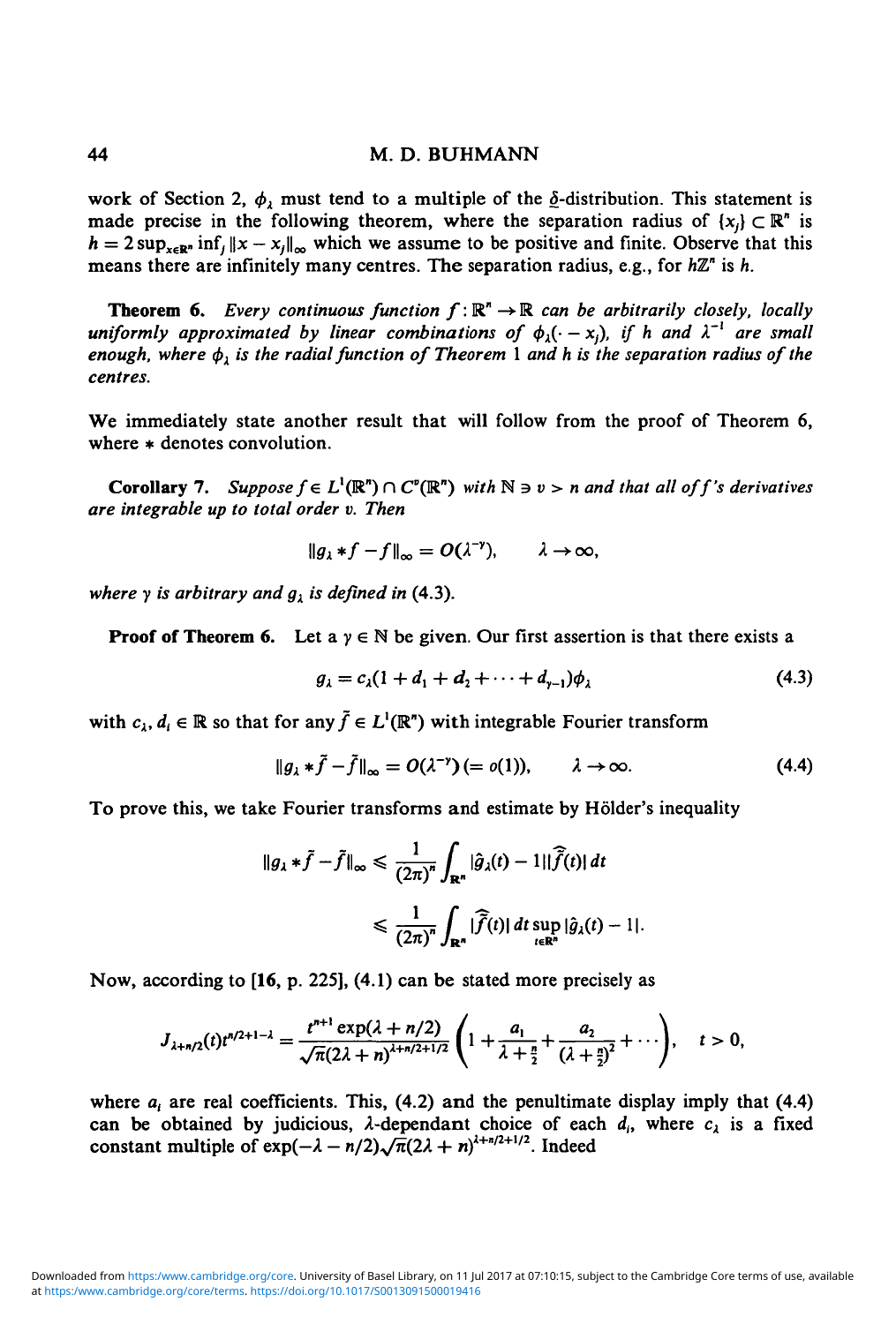$$
|\hat{g}_{\lambda}(t) - 1| = |Cc_{\lambda}(1 + d_{1} + \dots + d_{\gamma-1})r^{-n-2} \int_{0}^{\infty} J_{\lambda + n/2}(t)t^{n/2 - \lambda + 1} (1 - t^{2\mu}r^{-2\mu})_{+}^{p} dt - 1|
$$
  
\n
$$
\leq Cr^{-n-2} \int_{0}^{\infty} \frac{t^{n+1}}{(\lambda + \frac{n}{2})^{\gamma}} (1 - t^{2\mu}r^{-2\mu})_{+}^{p} dt
$$
  
\n
$$
= C \int_{0}^{\infty} \frac{t^{n+1}}{(\lambda + \frac{n}{2})^{\gamma}} (1 - t^{2\mu})_{+}^{p} dt
$$
  
\n
$$
\leq C\lambda^{-\gamma}, \qquad \lambda \to \infty,
$$

can be obtained. When  $\gamma = 3$ , for instance, our choices for  $d_1$  and  $d_2$  are  $-\frac{d_1}{\lambda + \frac{d_2}{2}}$  and  $-\frac{a_2-a_1^2}{(\lambda+\frac{n}{2})^2}$ , respectively. This establishes (4.4).

Because f can be locally uniformly approximated by  $\tilde{f}$  with the required properties up to any desired accuracy, the theorem follows now from (4.4) through application of any suitable quadrature rule that uses the *x{* as points to evaluate the integrand to the (finite) integral  $q_1 * \bar{f}$ .

**Proof of Corollary 7.** The same arguments as in the previous proof apply, except that we may directly take f instead of  $\tilde{f}$ , because our assumptions imply, by a standard argument using integration by parts,  $|\tilde{f}(x)| = O(||x||^{-n-1})$  for  $||x|| \to \infty$ , i.e.,  $\tilde{f} \in L^1(\mathbb{R}^n)$ .  $\Box$ 

**Remark.** The convergence of the approximant from linear combinations of  $x_j$ -shifts of  $\phi_i$  can also be formulated in a distributional sense, using the notion of weak convergence. This is straightforward since  $\phi_1$  tends to the  $\delta$ -distribution, and it is therefore not detailed here.

### REFERENCES

1. M. ABRAMOWITZ and I. STEGUN, *Handbook of Mathematical Functions* (Dover Publications, New York, 1972).

2. C. DE BOOR and A. RON, Fourier analysis of the approximation power of principal shift invariant spaces, *Constr. Approx.* 8 (1992), 427-462.

3. M. D. BUHMANN, Cardinal interpolation with radial basis functions: an integral transform approach, in *Multivariate Approximation Theory IV* (Walter Schempp, Karl Zeller, eds., International Series of Numerical Mathematics Vol. 90, Birkhauser Verlag, Basel, 1989), 41-64.

4. M. D. BUHMANN, New developments in the theory of radial basis function interpolation, in *Multivariate Approximation: From CAGD to Wavelets* (K. Jetter and F. I. Utreras, eds., World Scientific, Singapore, 1993), 35-75.

5. M. D. BUHMANN, Discrete least squares approximation and pre-wavelets from radial function spaces, *Math. Proc. Cambridge Philos. Soc.* 114 (1993), 533-558.

6. M. D. BUHMANN, Pre-Wavelets on Scattered Knots and from Radial Function Spaces: A Review, in *Mathematics of Surfaces VI* (G. Mullineux, ed., IMA Conference Proceedings Series, Oxford University Press, Oxford, 1996), 309-324.